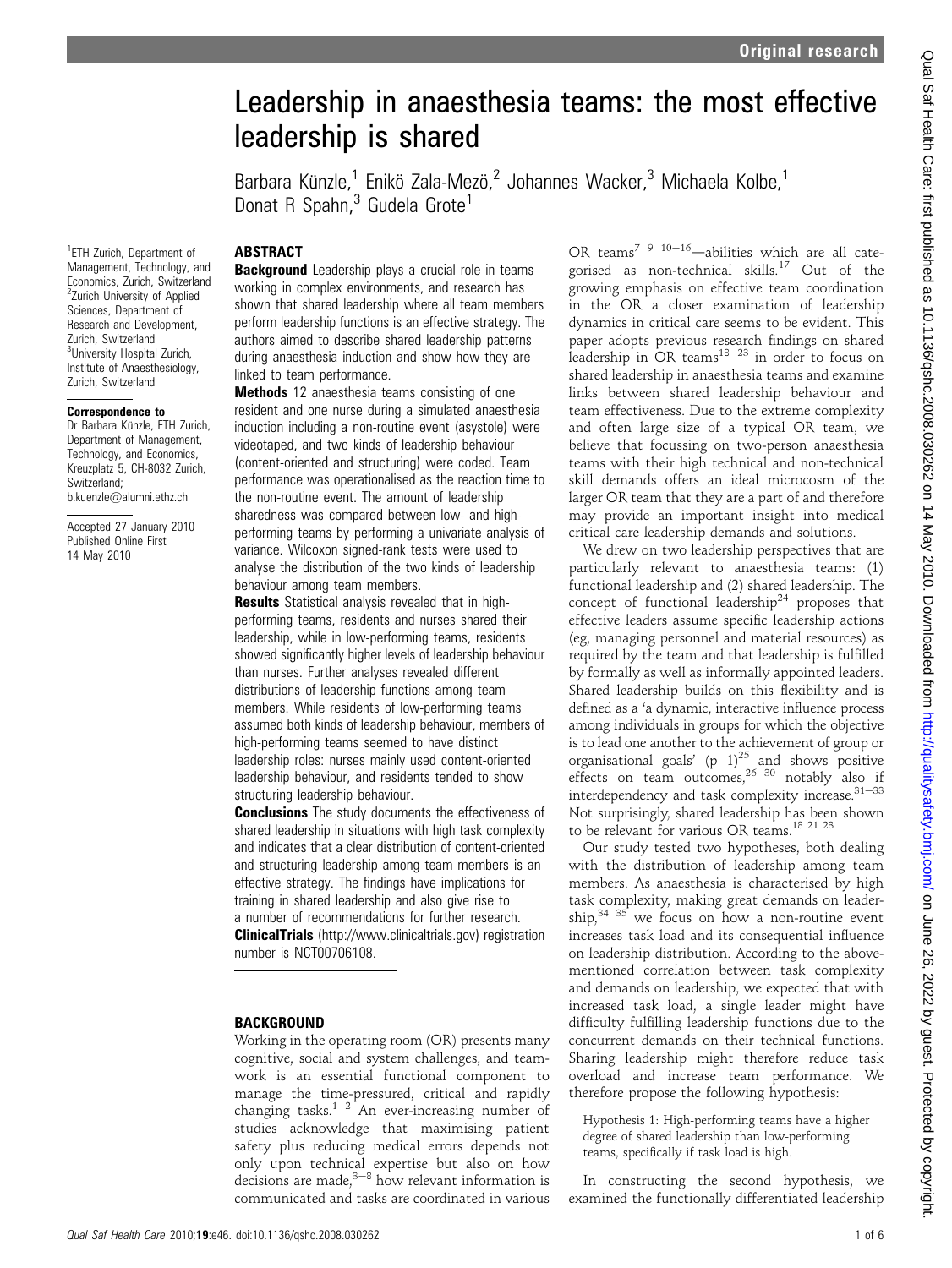requirements of anaesthesia teams in the current study, considering two different leadership factors found to be relevant in general<sup>36 37</sup> and critical care medical teams specifically<sup>18 20 38 39</sup>:

- 1. Content-oriented leadership concentrates on the understanding of the task and on actual or potential challenges. Content-oriented leaders foster the processing of information, offering the grist for sense-making to team members by information search and exchange.
- 2. Structuring leadership is about guiding and structuring team processes by coordinating team activities such as role distribution and managing resources.<sup>24</sup>

Because these two leadership functions utilise different skills, it follows that team leadership is more effective when the appropriate style is distributed according to the respective skills of team members.<sup>40</sup> Since the nurses of the anaesthesia teams we studied tended to have longer tenure within the same work unit, we assumed that they generally had more hospital work experience than the residents who often came directly from university. In the investigated intubation scenario where residents were responsible for administering intubation, we expected nurses to provide more content-oriented leadership and residents-as formal leaders focussing on the specific task-to perform more structuring leadership. We also expected these distinct leadership roles to be positively related to team performance. We proposed:

Hypothesis 2: In high-performing teams, residents take over the structuring leadership function, whereas nurses take over the content-oriented leadership function, especially if task load is high.

### **METHODS**

#### **Setting**

We analysed 13 video recordings of anaesthesia teams who volunteered to perform simulated routine anaesthesia inductions in regular OR using a resuscitation mannequin for advanced live support allowing arrhythmia simulation (MegaCode, Laerdal).

| <b>Table 1</b> Samples of coded videotape segments |  |
|----------------------------------------------------|--|
|----------------------------------------------------|--|

Anaesthesia induction is the first step in all operations requiring general anaesthesia and was analysed because it offered the opportunity to study anaesthesia teams with minimal interference from others such as surgical and OR teams. To increase task load during induction, a cardiac arrest (asystole) was simulated in reaction to laryngoscopy as the non-routine event-defined as an unexpected, atypical event.<sup>41</sup> Videos and vital parameter data were recorded using a setup allowing synchronised recording of video, monitor and ventilator data.

#### Study participants

All teams consisted of one anaesthesia resident (five females, eight males), one anaesthesia nurse (six females, seven males), with a male on call consultant anaesthetist immediately available if requested. Sample size was determined by availability of staff and team members who held at least 6 months' work experience in anaesthesia. Team composition and role distribution represented common practice of the tertiary teaching hospital where the study was conducted: the resident performed intubation while assisted by the nurse. Local institutional ethics committee approval was obtained, and participating staff gave their written informed consent.<sup>1</sup>

#### Measures

### Leadership behaviour

The leadership taxonomy recorded two leadership behaviour categories: content-oriented and structuring leadership. Table 1 provides descriptions and examples of these categories. To check for inter-rater reliability of the behaviour codings, three trained raters independently coded a test sample of five cases out of 13. The first coder divided the sample into coding units which were coded by the other two. A coding unit was one uttered statement, usually a phrase. A new unit started as soon as the speaker and/or the topic changed. The occurrence of leadership behaviour was recorded on the basis of verbalised team interactions. Kappa statistics revealed a very good inter-rater agreement for

| <b>Main category</b>        | Code                      | <b>Observable behaviour</b>                                                      | <b>Example</b>                                                                                                                             |  |  |
|-----------------------------|---------------------------|----------------------------------------------------------------------------------|--------------------------------------------------------------------------------------------------------------------------------------------|--|--|
| Content-oriented leadership | Information collection    | Team members proactively acquire task<br>relevant information                    | ► 'Do we have Atropine on hand?'<br>'Did you inject 1% solution?'                                                                          |  |  |
|                             | Information transfer      | Team members proactively provide task<br>relevant information or knowledge       | Information about the state of the<br>patient-for example, 'ventilating is<br>easy.'                                                       |  |  |
|                             |                           |                                                                                  | Information about strategy or deci-<br>sions: 'Blood pressure measurement is<br>set to 2 min.'                                             |  |  |
|                             | Problem-solving           | Team members verbalise a problem,                                                | I'm not worried about the bradycar-                                                                                                        |  |  |
|                             |                           | provide interpretation of a problem, are                                         | dia-that's due to the Fentanyl.'                                                                                                           |  |  |
|                             |                           | looking for a solution and are setting new<br>qoals                              | • 'Maybe this instrument is broken?'                                                                                                       |  |  |
| Structuring leadership      | Distribution of roles and | Team members assign tasks or roles to                                            | 'Please inject 10 mg propofol"                                                                                                             |  |  |
|                             | assigning tasks           | other team members                                                               | Could you hold the mask for me,<br>please?'                                                                                                |  |  |
|                             | Decision about procedures | Team members offer clear performance<br>strategies or show other team members    | $\blacktriangleright$ 'We're going to provide respiration<br>without a filter'                                                             |  |  |
|                             |                           | how to do something                                                              | 'We prepare atropine but wait before<br>injecting'                                                                                         |  |  |
|                             | Initiate an action        | Team members initiate an action without<br>being asked                           | ► 'I'll start with the blood pressure<br>measurement'                                                                                      |  |  |
|                             | Structuring work process  | Team members determine the sequence<br>of actions, coordinate pace and rhythm of | E 'Let's wait until the frequency goes up,<br>then we'll try it again'                                                                     |  |  |
|                             |                           | activities and plan next steps                                                   | Nurse asks whether she is allowed to<br>preoxygenise the patient. Resident<br>answers: 'No, not yet. Let me first fill<br>out the report.' |  |  |
|                             | Resource management       | Team members manage staff and                                                    | Additional equipment or staff is<br>▸                                                                                                      |  |  |
|                             |                           | equipment resources                                                              | requested                                                                                                                                  |  |  |
|                             |                           |                                                                                  | $\triangleright$ Somebody is asked to help                                                                                                 |  |  |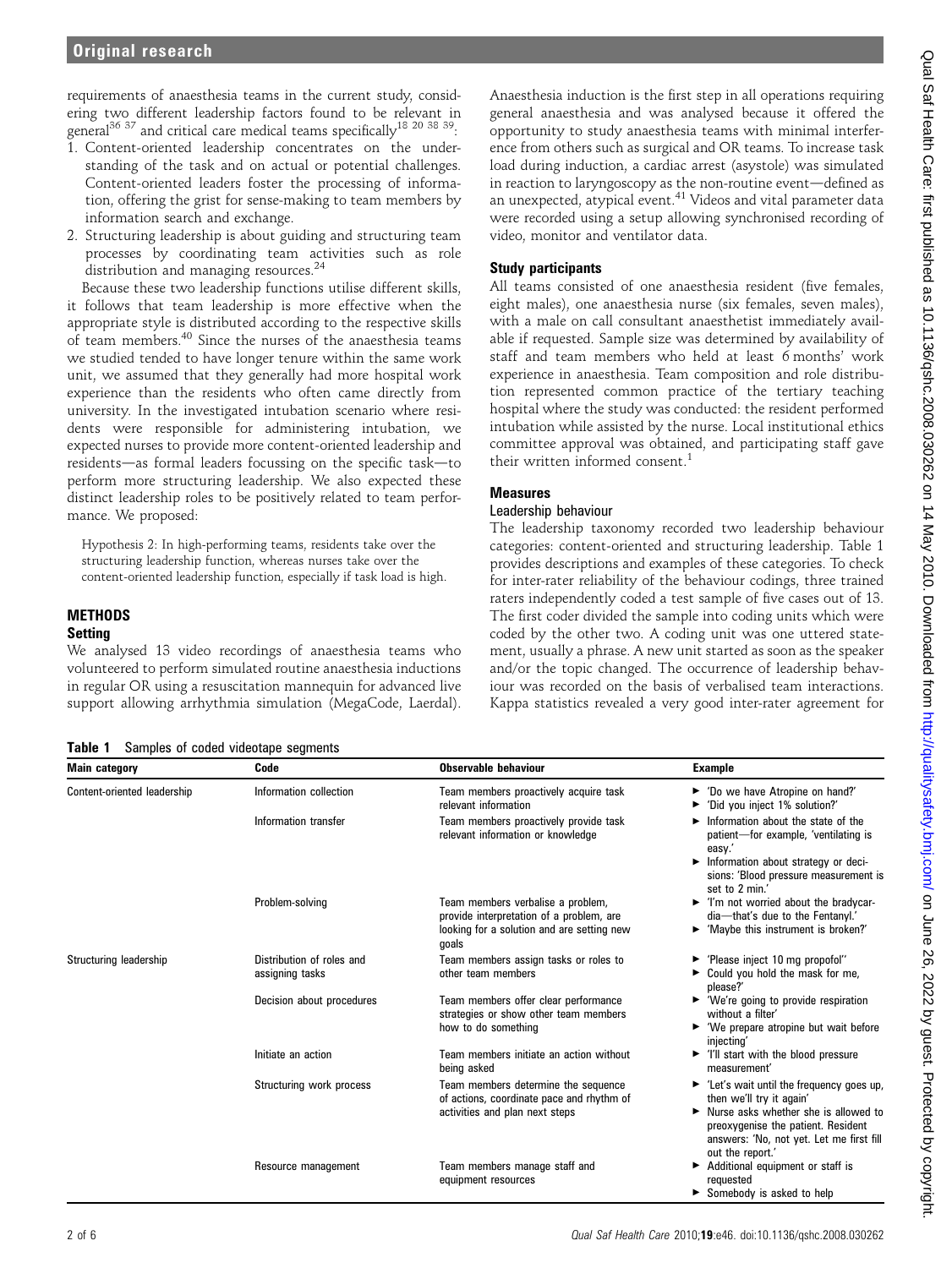both structuring leadership  $(K=0.88)$  and content-oriented leadership  $(K=0.76)$ .

Shared leadership is defined as 'a dynamic, interactive influence process among individuals in groups for which the objective is to lead one another  $(...)$  (p 1),<sup>25</sup> meaning the transference of leadership functions among team members where both formal and informal leaders exhibit leadership. Shared leadership was operationalised as the difference between the leadership behaviour levels of both team members: a high degree of sharedness meant both team members demonstrated similar amounts of leadership (mean rates per minute); a low degree meant one team member showed significantly more leadership than the other.

#### Task load

Emulating a previous study on coordination in anaesthesia teams,<sup>15</sup> changes in leadership behaviour, including degree of sharedness, were analysed during work phases differing in the level of task load. Task load was described as an external indicator of objective load, including factors such as task demands and situational requirements.<sup>42</sup> Levels of task load were drawn from 20 in-depth, one-on-one interviews with participating team members rating them on a scale from 1 to 10, 10 being the highest value for high task load, and confirmed by an experienced staff anaesthetist. To control for variation in length of the three phases, raw data frequencies were transformed to rates per minute by dividing unit frequencies within a phase by duration of that phase (see table 2).

### Performance measures

Team performance was measured as reaction time after simulated asystole during laryngoscopy (direct visualisation of vocal cords) for intubation of the trachea, an event that is infrequent enough to be considered non-routine but which, according to the literature, has a realistic likelihood of occurring.<sup>4</sup> Applying the concept of reaction time measurement of a single provider $48-50$  to a team, we measured the delay from the beginning of simulated asystole until simulated reinstallation of sinus rhythm when predefined actions consistent with ACLS guidelines were taken ('execution time') where speed of correct management was paramount to defining successful team performance. In the case of anaesthesia staff, advanced cardiac life support is a well-established part of their medical training, and a response according to ACLS guidelines can reasonably be expected from these teams. The speed of response to this timecritical event can therefore be taken as the performance measure for response to a non-routine, anaesthesia team event.

A box plot analysis identified one extreme outlier case (defined as more than three times the IQR than the upper quartile) with a reaction time of 124 s. This instance was excluded in order to achieve statistically sound comparable team reaction times.<sup>51</sup> The duration of execution time for the remaining 12 teams ranged between 10 and 53 s  $(M=30.33; SD=13.52)$ . A median split of team performance was used to build two groups of performance (above the median=high-performing teams, below the median=low-performing teams).

# Control variables

We controlled for team member anaesthesia work experience and for shared work experience by calculating Mann-Whitney tests. No differences were found between the low- and highperforming teams,  $U_{\text{experience}}$  nurses=7, p=0.09, r=-0.53,  $U_{\text{experiences}}$  residents=17.5, p=0.94, r=-0.24 and  $U_{\text{shared}}$  working  $_{\text{experience}} = 10, \text{ p}=0.24, \text{ r}=-0.38.$ 

## Data analysis

An extreme group analysis was applied comparing Phases 1 and 3 (low vs high task load; table 2, shaded columns). After visual inspection of data (Stem-and-leaf plots, box plots), we performed a logarithmic transformation to calculate a univariate analysis of variance (ANOVA) using the GLM procedure of SPSS used to test Hypothesis 1. To test Hypothesis 2, Wilcoxon signed-rank tests were performed.

# RESULTS

Table 2 shows the descriptions, duration and levels of task load of the three work phases.

Hypothesis 1 proposed that high-performing teams have a higher degree of shared leadership than low-performing teams, especially if task load is high. Members of low-performing teams showed almost identical amounts of leadership during low task load indicating that leadership is shared, while residents showed twice as much leadership than nurses during high task load (figure 1). Univariate ANOVA revealed a significant effect of shared leadership, F(1, 20)=7.14; p<0.05,  $\eta_{p}^{2}=0.26$  but no significant interaction between task load and shared leadership F  $(1, 20) = 1.41$ , p=0.25,  $\eta_p^2 = 0.07$ , indicating that these differences were not dependent upon task load (table 3). In high-performing teams, nurses and residents were evenly engaged in leadership during low- and high-task-load situations (figure 1). ANOVA revealed no significant effect for shared leadership  $F(1, 20) = 0.00$ ,  $p=0.97$ ,  $\eta_p^2=0.0$ , indicating that leadership was equally distributed. The interaction between task load and shared leadership was not significant F(1, 20)=0.51, p=0.49,  $\eta_{p}^{2}=0.03$ , suggesting that the distribution of leadership was not due to task load (table 3). Thus, Hypothesis 2 is only partially confirmed.

Hypothesis 2 proposed that in high-performing teams, residents take over the structuring leadership function, whereas nurses take over the content-oriented leadership function during

Table 2 Phases of simulated induction to general anaesthesia and respective level of task load

|                                   | Phase 1<br><b>Preparation</b>                                                                                | Phase 2<br><b>Preintubation</b>                                    | Phase 3<br>Intubation including non-routine event                                            |
|-----------------------------------|--------------------------------------------------------------------------------------------------------------|--------------------------------------------------------------------|----------------------------------------------------------------------------------------------|
| Main tasks                        | Preparation of material and<br>equipment                                                                     | Administrations of drugs                                           | Induction of endotracheal tube<br>into trachea using laryngoscopy.<br>Asystoly is simulated. |
| Behavioural marker for start time | Team members enter the<br>operating room                                                                     | Decision to start medication is<br>made or the first drug is given | Decision to intubation is made                                                               |
| Behavioural marker for end time   | Before decision to start medication is<br>made, or if no decision is made, before<br>the first drug is given | Before decision to start intubation<br>is made                     | After the tube is fixed                                                                      |
| Mean duration in minutes          | 7.71                                                                                                         | 5.77                                                               | 0.62                                                                                         |
| Mean ratings of task load         | 3.8                                                                                                          | 4.8                                                                | 7.2                                                                                          |
| Level of task load                | Low                                                                                                          | Moderate                                                           | High                                                                                         |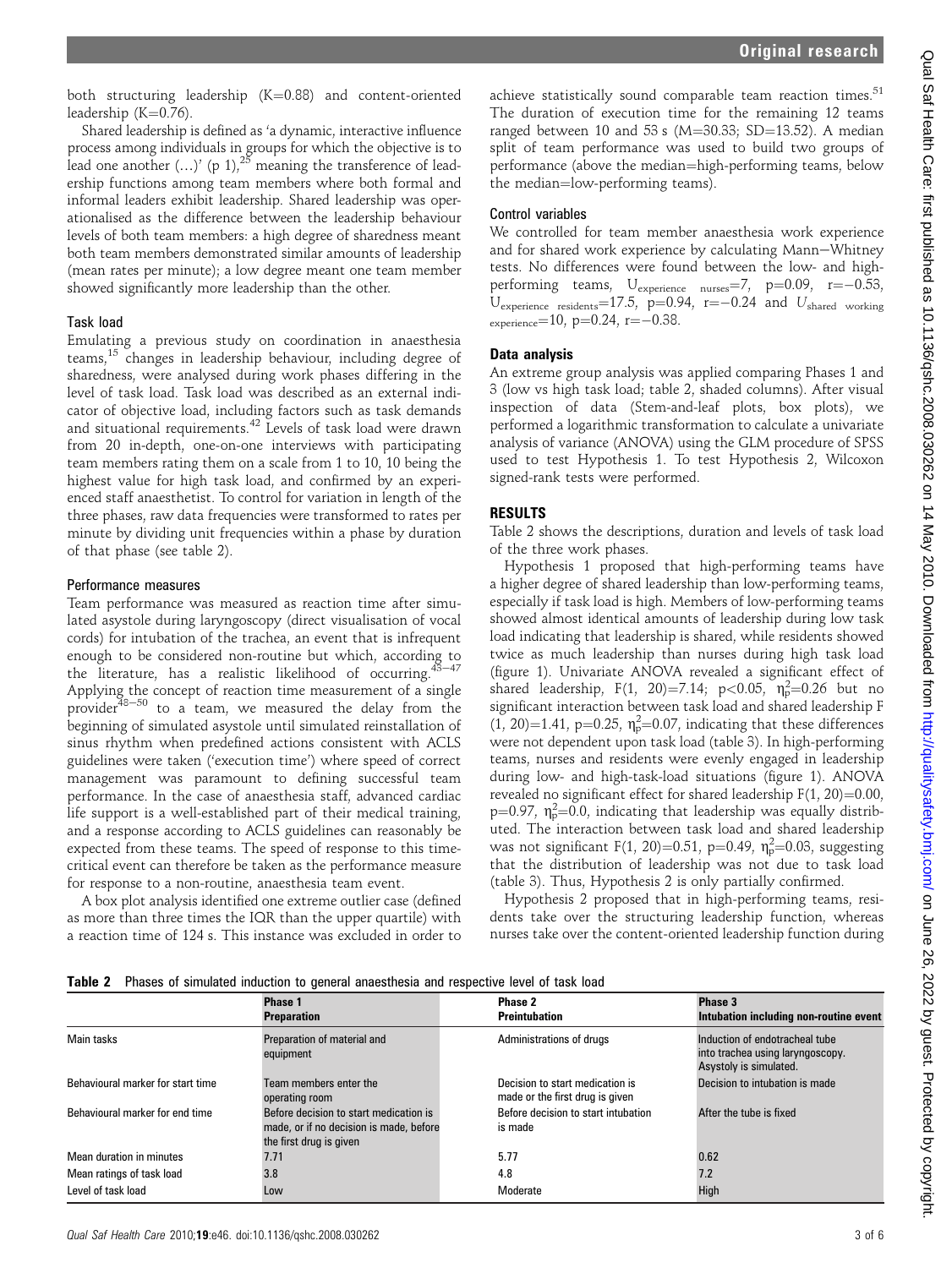Figure 1 Distribution of contentoriented and structuring leadership among team members in high- and lowperforming teams during high- and lowtask-load situations. Note: The values represent mean rates of leadership behaviour per minute.  $a, b$  n=12 (6) nurses, 6 residents).



high task load. Results showed that nurses in high-performing teams demonstrated more content-oriented leadership behaviour compared with residents, z= $-0.734$ , p= $0.46$ , r= $-0.43$ , while residents showed more structuring leadership than nurses, z=–1.483, p=0.14, r=–0.21, indicating distinct leadership roles, but these differences were not significant (figure 1). In lowperforming teams, residents showed more content-oriented leadership than nurses,  $z=0.000$ ,  $p=1$ ,  $r=0$  as well as significantly more structuring leadership, z= $-2.023$ , p= $0.04$ , r= $-0.58$ , indicating that no distinct leadership roles exist (figure 1). Thus, Hypothesis 2 is only partially supported.

#### DISCUSSION

This study investigated leadership in anaesthesia teams operating in a simulated setting. The results provide some evidence for the appropriateness of sharing leadership in situations with high task load induced by a non-routine event, especially regarding the advantages of distributing leadership style according to skill set rather than formal leadership ranking. This is in line with other studies outside healthcare<sup>31</sup> <sup>32</sup> suggesting that shared leadership is especially effective if interdependency and task complexity are high. It is interesting to note, however, that those findings differ from results on leadership in other

Table 3 Results of univariate ANOVA for leadership distribution in lowand high-performing teams

|                        | Sum of  |    |            |         |                         |
|------------------------|---------|----|------------|---------|-------------------------|
| <b>Source</b>          | squares | df | F          | p Value | $\eta_{\mathfrak{p}}^2$ |
| Low-performing teams+  |         |    |            |         |                         |
| Task load (T)          | 1.25    | 1  | 58.57***   | 0.000   | 0.745                   |
| Shared leadership (D)  | 0.15    | 1  | $7.14*$    | 0.015   | 0.263                   |
| $T \times D$           | 0.03    | 1  | 1.41       | 0.248   | 0.066                   |
| Error                  | 0.43    | 20 | (0.02)     |         |                         |
| High-performing teams+ |         |    |            |         |                         |
| Task load (T)          | 1.21    | 1  | $11.26***$ | 0.003   | 0.360                   |
| Shared leadership (D)  | 0.00    | 1  | 0.00       | 0.971   | 0.000                   |
| $T \times D$           | 0.05    | 1  | 0.51       | 0.485   | 0.025                   |
| Error                  | 2.14    | 20 | (0.11)     |         |                         |

Values shown in parentheses represent mean square errors.

\*p<0.05; \*\*p<0.01; \*\*\*p<0.001.

 $\dagger$ n=12 (6 nurses, 6 residents).

critical care teams, suggesting that the senior leader is more likely to assume the active leadership the more urgent the situation.<sup>21</sup> These differences, however, are conceivably due to the different team structures observed. While our study observed anaesthesia teams consisting of one nurse and one resident, the teams investigated by the other authors involved diver members of various professional groups.

The distribution of the leadership functions in our study showed that members of high-performing teams seem to utilise distinct leadership styles, especially in high-task-load situations. One could explain this by their respective functional responsibilities: residents intubated the patient and are consequently highly focused, making it necessary to directly guide and coordinate team activities. Due to their physical perspective, nurses have a comprehensive view of circumstances and are more likely to provide residents with task-relevant information. As residents of high-performing teams were more willing to share leadership functions with the nurses, this indicates that these residents acknowledge and can accept the medical know-how of nurses, who usually have more experience in clinical settings and, due to their tenure in that particular hospital, more knowledge of the resources available. Members of low-performing teams did not distribute the two leadership functions clearly among each other, conceivably indicating that residents were overloaded by trying to perform both technical and non-technical functions, while high-performing teams seem to take advantage of individual member strengths and transfer leadership functions accordingly among team members.

Our study also shows that team performance was influenced by strengths in non-technical skills, as differences in sharedness of leadership partly explain the performance of anaesthesia teams. This is in line with the increasing number of studies generally stressing the link between various non-technical skills and performance in OR teams.<sup>17 52 53</sup> Although the link is far from definitive in our study, results indicate that the utilisation of shared leadership is effective when a non-routine event occurs and that high-performing teams distribute leadership according to skill sets. In accordance with others,  $17\frac{54}{9}$  we emphasise the need for training in non-technical skills in order to maximise patient safety by being better able to manage OR challenges within this time-pressured, critical environment.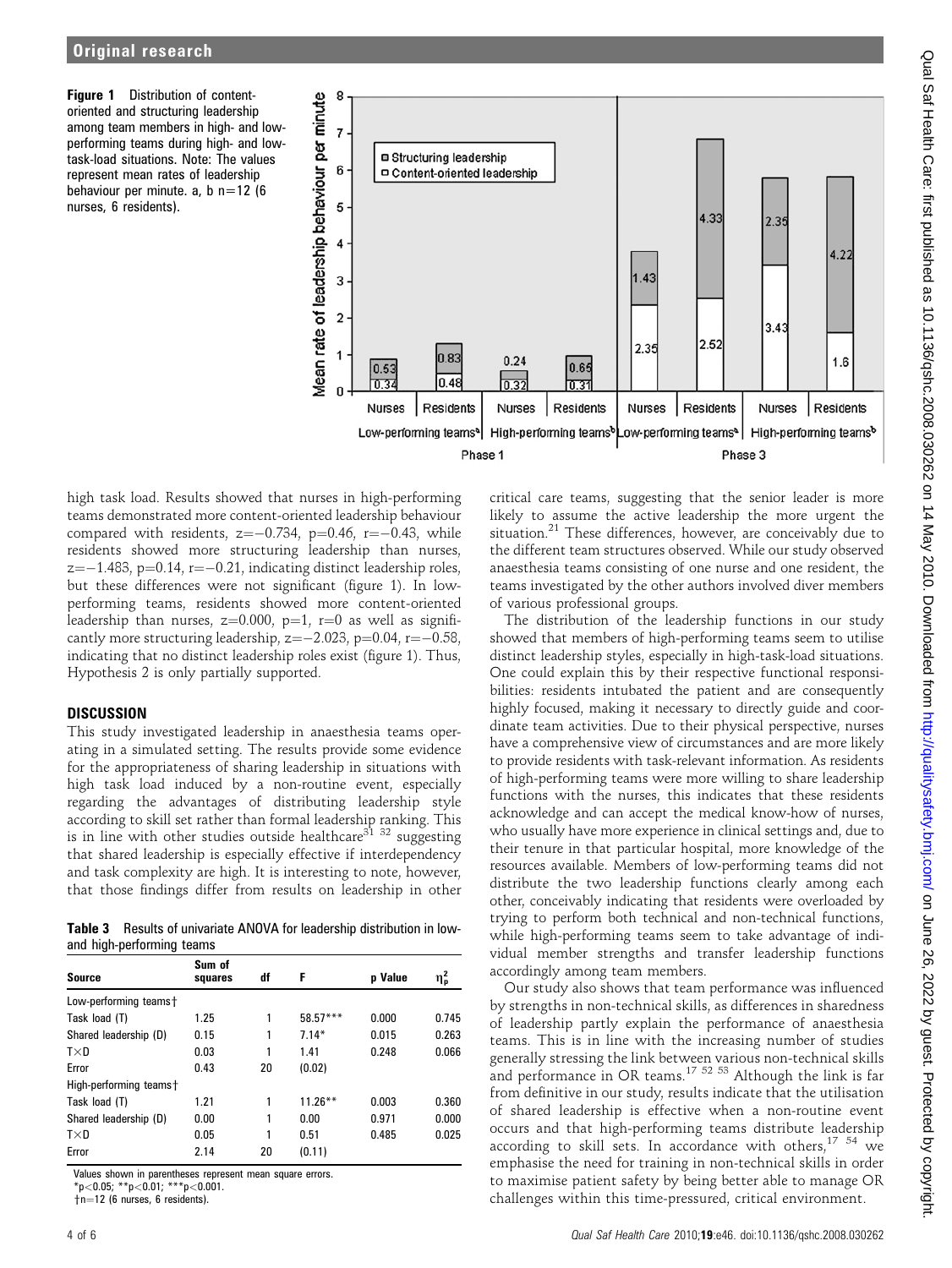Original research

**Qual** 

#### Limitations, implications for further research and practice

A limitation of this study is that results are those of tandem teams in a simulated anaesthesia induction setting. We would therefore recommend broadening research on effective leadership strategies, particularly on shared leadership for anaesthesia and other medical teams. More research is needed to confirm whether the effectiveness of sharing leadership in high-task-load situations is a stable finding and also representative for other OR teams. In this study, team composition remained static during the whole task due to the simulated setting. Studies of anaesthesia teams would benefit from observing live settings where additional team members often join the team, most likely redistributing the leadership structure, which were observed to be positively related to team performance.<sup>18</sup>

We conclude that shared leadership within anaesthesia teams seems to facilitate performance in complex tasks given that no individual team member possesses all resources necessary to address all task demands and therefore appears to be an effective strategy to overcoming resource shortcomings—especially if task complexity is high. As complexity increases where an individual leader has difficulties completing all necessary leadership functions, distributing roles according to skill sets means that anaesthesia teams could handle non-routine events more effectively. Sharing leadership releases formal leaders from the pressure of being the singular source of influence by increasing the team's sources of effective leadership.

Funding This work was supported by the ETH Research Grant TH -10/05-1, Switzerland.

#### Competing interests None.

**Ethics approval** Ethics approval was provided by the institutional ethics committee, Gesundheitsdirektion Kanton Zurich, Ethik-Kommission (KEK), Zurich, Switzerland.

**Contributors** Note: the current study involves a reanalysis of the data presented by BK, EZ-M, MK, JW and GG.<sup>55</sup>

Provenance and peer review Not commissioned; externally peer reviewed.

#### **REFERENCES**

- 1. **Baker DP,** Gustafson S, Beaubien JM, et al. Medical team training programs in health care. Adv Patient Saf 2005;4:253-67.
- 2. Salas E, Rosen MA, King H. Managing teams managing crises: principles of teamwork to improve patient safety in the emergency room and beyond. Theor  $Issues$  Ergon Sci 2007; $8:381-94$ .
- 3. Bogner MS. Naturalistic decision making in health care. In: Zsambok CA, Klein G, eds. Naturalistic decision making. Mahwah, NJ: Laurence Erlbaum Associates, 1997:61-9.
- 4. **De Keyser V,** Nyssen A-S. The management of temporal constraints in naturalistic decision making: the case of anesthesia. In: Salas E, Klein G, eds. Linking expertise and naturalistic decision making. Mahwah, NJ: Lawrence Erlbaum Associates, 1992:  $171 - 88$
- 5. Flin R, Youngson G, Yule S. How do surgeons make intraoperative decisions? Qual Saf Health Care 2007;16:235-9.
- 6. Gaba DM, Howard SK, Fish KJ, et al. Simulation-based training in anesthesia crisis resource management (Acrm): a decade of experience. Simul Gaming 2001;32:175-93.
- 7. Lingard L, Espin S, Whyte S, et al. Communication failures in the operating room: an observational classification of recurrent types and effects. Qual Saf Health Care  $2004:13:330-4.$
- 8. **Morineau T,** Morandi X, Le Moellic N, et al. Decision making during preoperative surgical planning. Hum Factors: J Hum Factors Ergon Soc  $2009:51:67-77.$
- 9. **Catchpole K,** Bell MDD, Johnson S. Safety on anaesthesia: a study of 12606 reported incidents from the UK National reporting and learning system. Anaesthesia  $2008:63:340-6.$
- 10. **Catchpole K,** Mishra A, Handa A, et al. Teamwork and error in the operating room. Analysis of skills and roles. Ann Surg 2008;247:699-706.
- 11. **Cooper JB,** Newbower RS, Long CD, et al. Preventable anesthesia mishaps: a study of human factors. Qual Saf Health Care 2002;11:277-82.
- 12. Gaba DM. Anaesthesiology as a model for patient safety in health care. BMJ 2000;320:785-8.
- 13. Greenberg CC, Regenbogen SE, Studdert DM, et al. Patterns of communication breakdowns resulting in injury to surgical patients. J Am Coll Surg 2007;204:533-40.
- 14. **Manser T**, Howard SK, Gaba DM, Adaptive coordination in cardiac anaesthesia: a study of situational changes in coordination patterns using a new observation system. Ergonomics 2008;51:1153-78.
- 15. **Zala-Mezo E,** Wacker J, Künzle B, et al. The influence of standardisation and taskload on team coordination patterns during anaesthesia inductions. Qual Saf Health Care  $2009:18:127-30$ .
- 16. **Zingg U,** Zala-Mezoe E, Kuenzle B, et al. Evaluation of critical incidents in general surgery. Br J Surg  $2008; 95:1420 - 5$ .
- 17. Flin R, Maran N. Identifying and training non-technical skills for teams in acute medicine. Qual Saf Health Care 2004;13:i80-4.
- 18. **Tschan F,** Semmer NK, Gautschi D, et al. Leading to recovery: group performance and coordinative activities in medical emergency driven groups. Hum Perf 2006;19:277-304.
- 19. Künzle B, Kolbe M, Grote G. Ensuring patient safety through effective leadership behaviour: a literature review. Saf Sci. 2010: $48:1-17$ .
- 20. Cooper S, Wakelam A. Leadership of resuscitation teams: 'lighthouse leadership.'  $Resuscitation$  1999; 42:27-45.
- 21. Klein KJ, Ziegert JC, Knight AP, et al. Dynamic delegation: shared, hierarchical, and deindividualized leadership in extreme action teams. Adm Sci Q  $2006;$ **51**:590-621.
- 22. Yun S, Faraj S, Henry PS Jr. Contingent leadership and effectiveness of trauma resuscitation teams. J Appl Psychol 2005;90:1288-96.
- 23. Xiao Y, Seagull FJ, Mackenzie CF, et al. Adaptive leadership in trauma resuscitation teams: a grounded theory approach to video analysis. Cognit Tech Work  $20046.158 - 64$
- 24. Zaccaro SJ, Rittman AL, Marks MA. Team leadership. Leadersh Q  $2001 \cdot 12 \cdot 451 - 83$
- 25. Pearce CL, Conger JA. All those years ago. In: Pearce CL, Conger JA, eds. Shared leadership: reframing the How's and Why's of leadership. Thousand Oaks, CA: Sage,  $2003 \cdot 1 - 18$
- 26. **Avolio BJ,** Jung DI, Murry W, et al. Building highly developed teams: focusing on shared leadership process, efficacy, trust, and performance. In: Beyerlein MM, Johnson DA, Beyerlein ST, eds. Advances in interdisciplinary studies of work teams: team leadership. Greenwich, CT: JAI Press, 1996:173-209.
- 27. **Hooker C.** Csikszentmihalyai C. Flow, creativity and shared leadership: rethinking the motivation and structuring of knowledge work. In: Pearce CL, Conger JA, eds. Shared leadership: reframing the Hows and Whys of leadership. Thousand Oaks, CA: Sage,  $2003:217 - 34.$
- 28. **Shamir B,** Lapidot Y. Shared leadership in the management of group boundaries: a study of expulsions from officers' training courses. In: Pearce CL, Conger JA, eds. Shared leadership: reframing the Hows and Whys of leadership. Thousand Oaks, CA: Sage, 2003:235-49.
- 29. Pearce CL, Yoo Y, Alavi M. Leadership, social work and virtual teams: the relative influence of vertical versus shared leadership in the nonprofit sector. In: Riggio RE, Smith-Orr S, Shakely J, eds. *Improving leadership in nonprofit organizations*. San Francisco, CA: Jossey-Bass, 2004:180-204.
- 30. **Ensley MD, Hmieleski KM, Pearce CL. The importance of vertical and shared** leadership within new venture top management teams: implications for the performance of startups. Leadersh  $Q$  2006;17:217-31.
- 31. Pearce CL. The future of leadership: combining vertical and shared leadership to transform knowledge work. Acad Manag Exec 2004;18:47-57.
- 32. Cox JF, Pearce CL, Perry ML. Toward a model of shared leadership and distributed influence in the innovation process. In: Pearce CL, Conger JA, eds. Shared leadership: reframing the How's and Why's of leadership. Thousand Oaks, CA: Sage, 2003:  $48 - 76$
- 33. Mayo M, Meindl JR, Pastor J-C. Shared leadership in work teams. In: Pearce CL, Conger JA, eds. Shared leadership: reframing the How's and Why's of leadership. Thousand Oaks, CA: Sage, 2003:193-214.
- 34. **Kerr S,** Jermier JM. Substitutes for leadership: their meaning and measurement. Organ Behav Hum Perform 1978;22:375-403.
- 35. Kozlowski SW, Gully S, McHugh P, et al. A dynamic theory of leadership and team effectiveness: developmental and task contingent leader roles. In: Ferris G, ed. Research in personnel and human resource management. Greenwich: CT: JAI, 1996:253-305.
- 36. Bales RF, Slater PE. Role differentiation in small decision-making groups. In: Parson T, Bales RF, eds. Family, socialization, and interaction process. Glencoe: The Free Press, 1955:259-306.
- 37. Stempfle J, Badke-Schaub P. Führungshandeln Im Alltag: Ein Modell Zur Analyse Von Führungsprozessen [Leaders at work: a model for the analysis of leadership processes]. Zeitschrift für Arbeits- und Organisationspsychologie  $2005:49:92-101$
- 38. Zala-Mezö E, Künzle B, Wacker J, et al. Zusammenarbeit in Anästhesieteams Aus Sicht Der Teammitglieder [Cooperation in anesthesia teams as seen by team members]. Zeitschrift für Arbeitswissenschaften 2004;58:199-207.
- 39. Marsch SCU, Müller C, Marquardt K, et al. Human factors affect the quality of cardiopulmonary resuscitation in simulated cardiac arrests. Resuscitation  $2004:60:51 - 6$
- 40. **Stempfle J,** Hubner O, Badke-Schaub P. A functional theory of task role distribution in work groups. Group Process Intergroup Relat 2001;4:138-59.
- 41. Weinger MB, Slagle J. Human factors research in anesthesia patient safety: techniques to elucidate factors affecting clinical task performance and decision making. J Am Med Inform Assoc 2002; $9:58-63$ .